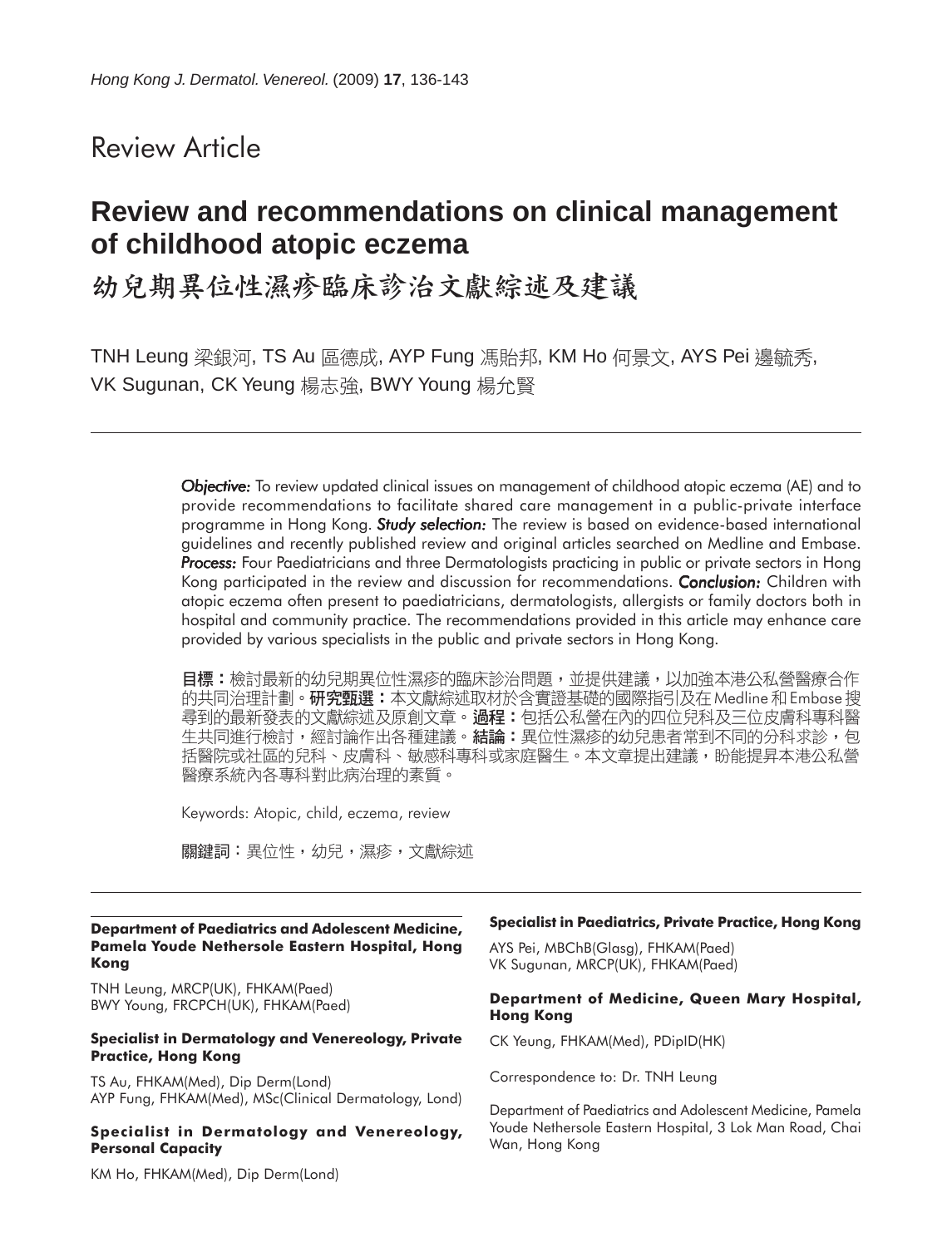### **Introduction**

Atopic eczema (AE) or atopic dermatitis affects 5.6% of young children (2-6 years), $13.8\%$  of primary school children (6-7 years)<sup>2</sup> and 3.8% of adolescents  $(13-14 \text{ years})^3$  in Hong Kong. Evidence suggests that prevalence has increased by 2 to 3 folds in past 30 years in western countries.4

Parents of children suffering from AE tend to shop around doctors and seek for alternative treatment remedies. To ensure continuity of care and compliance to treatment, it is essential that various specialists have shared views on principles of management. In 2007, as one of the publicprivate interface initiative, the Department of Paediatrics and Adolescent Medicine of Pamela Youde Nethersole Eastern Hospital provided a set of recommendations on clinical management of childhood atopic eczema/dermatitis with the consensus of a group of paediatricians and dermatologists practicing in hospital and community settings.

The recommendations are developed with reference to current evidence-based international guidelines and reviews.

### **Diagnosis**

The word "atopic" indicates the frequent association of atopic eczema with allergic rhinitis and asthma, which differentiates it from other forms of eczema. A recent study showed that 5 sets of commonly used diagnostic criteria have good correlation.5 The consensus group agreed to adopt the criteria from UK Working Party Diagnostic Guidelines.<sup>6</sup>

Atopic Eczema/Dermatitis (AED) is likely if the following criteria are fulfilled and other diseases (e.g. scabies, allergic contact dermatitis, seborrhoeic dermatitis, ichthyosis) excluded:

MUST have an itchy skin condition plus  $\geq 3$  of the followings :

- Past involvement of the skin creases, such as the bends of the elbows or behind the knees (typical and age-specific pattern)
- Personal or immediate family history of asthma or hay fever or atopic dermatitis
- Tendency towards a generally dry skin
- Flexural eczema (visible or from history)
- Onset <2 years old (early age of onset)
- Chronic and relapsing course

### **Age of onset and prognosis**

Forty-five percent of childhood AE have onset before 6 months, 60% before 1 year and 85% before 5 years of age.7 In patients with onset before 2 years old, about 60% have complete remission, 20% with intermittent symptoms and only 20% having persistent symptoms by the age of 7 years old.<sup>8</sup>

#### **Principles of management**

Adequate skin hydration with emollients is the basic therapy with stepwise additional treatment determined by the level of severity (Table 1).<sup>9,10</sup> Exacerbations frequently associated with secondary infections have to be managed promptly. Avoidance of triggering factors may be a useful adjuvant measure and evaluation for allergen sensitization can be considered if indicated. Nevertheless, patient education is an integral part for successful management.

#### **Emollients**

Emollients are widely accepted to improve the impaired lipid barrier and decrease transepidermal water loss. *Emollients should be applied liberally; at least twice daily and immediately after bathing, even if there were no*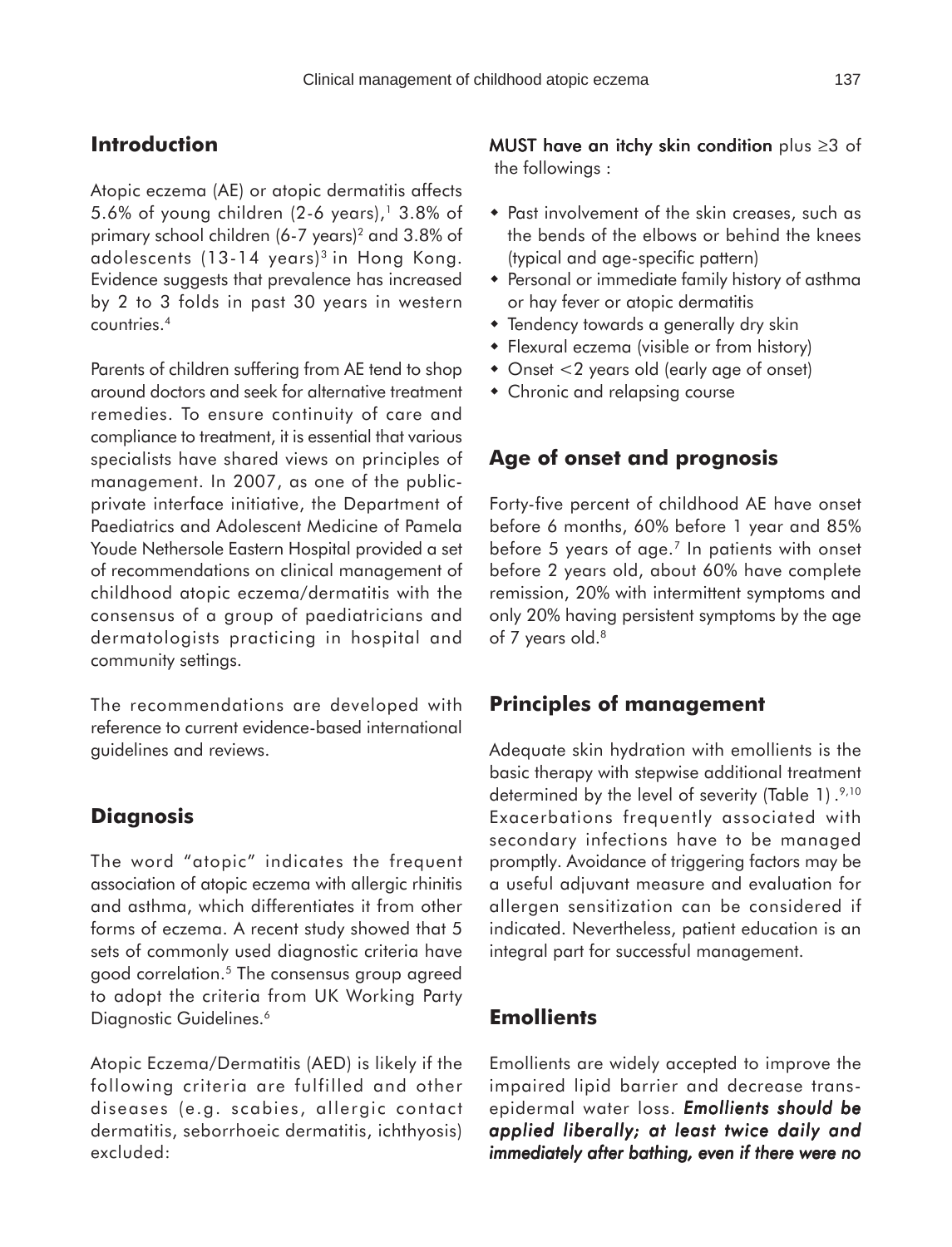| <b>Level of severity</b> | <b>Signs and symptoms</b>                                                                                                                                                   | <b>Treatment</b>                                                                                                                                |
|--------------------------|-----------------------------------------------------------------------------------------------------------------------------------------------------------------------------|-------------------------------------------------------------------------------------------------------------------------------------------------|
| Severe                   | Widespread areas of dry skin<br>Incessant itching<br>Redness $\pm$ excoriation<br>Extensive skin thickening<br>Bleeding, oozing, cracking and<br>alteration of pigmentation | Systemic immunosuppressants<br>(e.g. azathioprine) or<br>phototherapy for older children                                                        |
| Moderate                 | Areas of dry skin<br>Frequent itching<br>Redness $\pm$ excoriation or<br>localized skin thickening                                                                          | Moderate to very potent TCS<br>TCI as second line treatment &<br>antibiotics for clinical<br>secondary infections                               |
| Mild                     | Areas of dry skin infrequent itching<br>Small areas of redness                                                                                                              | Mild to moderate potent TCS<br>TCI as second line treatment                                                                                     |
| Dry skin only            | No active lesions                                                                                                                                                           | <b>Basic treatment:</b><br>- Skin hydration, emollients,<br>avoidance of irritants<br>- Identification & addressing<br>specific trigger factors |

**Table 1.** Stepwise treatment of AE in children

TCS: Topical corticosteroids; TCI: Topical calcineurin inhibitors

*visible acute inflammatory skin lesions*. 6,10 Choice of emollients depends on individual preference, skin type, seasonal and climatic conditions. In general, the effects of more oily preparations are better and last longer. However, the best emollient is one that will be used by patient regularly.4,10 It is advisable to wait *at least 30 minutes between application of the emollient and corticosteroids* to avoid dilution and spreading topical steroids to unaffected skin.<sup>11</sup>

### **Topical corticosteroids**

Topical corticosteroids (TCS) remain the mainstay effective treatment for AE.6,9,10,12 Clinical efficacy and side effects depend on potency and formulation in various concentrations and preparations (Table 2).

"Steroid phobia" is a common phenomenon and parents often avoid TCS unless lesions are severe and disturbing. Parents should be counseled that early use of appropriate potency TCS for symptom control is essential to stop the itch-scratch cycle and serious side effects are uncommon. Local adverse effects including striae, skin atrophy, hypertrichosis, telangiectasia and folliculitis appear to be potency, duration and site dependent.13 Allergic contact dermatitis has been reported while relationship of application to eyelids with cataract and glaucoma are uncertain.<sup>12,13</sup> Systemic side effect of hypothalamic-pituitaryadrenal axis suppression is rare while data on impact of growth is inconclusive.<sup>12,13</sup> Growth should be monitored in all children requiring long term application of TCS.<sup>6</sup>

The choice of medication and formulation of TCS is determined by disease severity, site of application and patient's acceptance. As a general guide, start with *the weakest effective TCS for the disease severity, then step up or step down as appropriate*. Avoid potent steroids for sensitive areas including face, genital and intertriginous skin.<sup>6,10</sup> Topical steroids of any potency class, in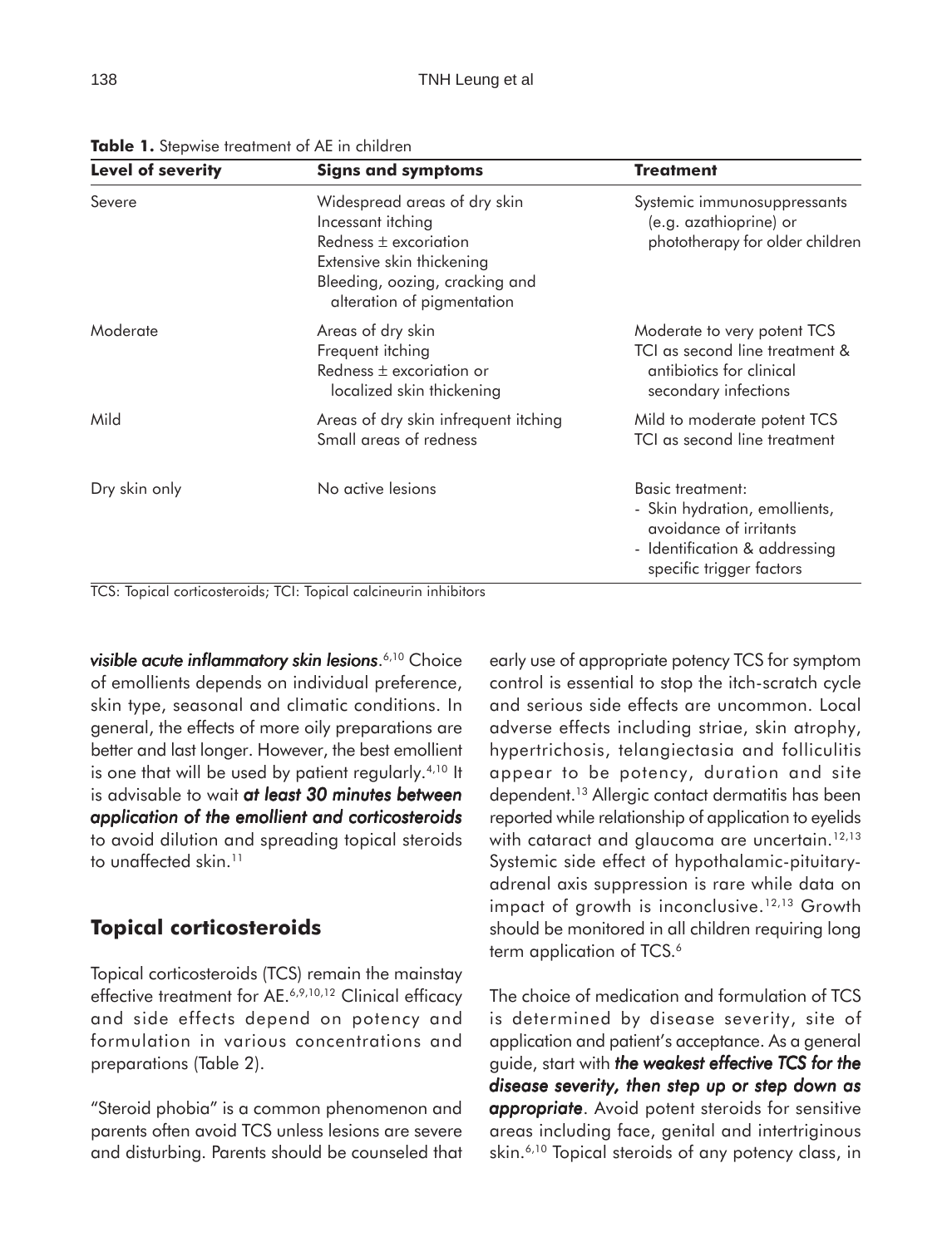| <b>Potency</b> | <b>Generic name</b><br>(in alphabetical order<br>within the potency group)                                                                                                       | <b>Common trade</b><br>names                                                                   | <b>Formulation</b>                                       |                                                   |  |
|----------------|----------------------------------------------------------------------------------------------------------------------------------------------------------------------------------|------------------------------------------------------------------------------------------------|----------------------------------------------------------|---------------------------------------------------|--|
| Mild           | Hydrocortisone                                                                                                                                                                   | Hydrocortisone                                                                                 | $0.5\%$ , 1%                                             | C/O/L                                             |  |
| Moderate       | Alclometasone dipropionate<br>Clobestasone butyrate<br>Fluocinolone acetonide                                                                                                    | Perderm<br>Eumovate<br>Synalar                                                                 | 0.05%<br>0.05%<br>0.005% & 0.0125%                       | С<br>С<br>C/O                                     |  |
| Potent         | Betamethasone dipropionate<br>Betamethasone valerate<br>Fluocinolone acetonide<br>Fluticasone proprionate<br>Methylprednisolone aceponate<br>Mometasone furoate<br>Triamcinolone | Diprosone<br><b>Betnovate</b><br>Synalar<br>Cutivate<br>Advantan<br>Elomet<br>Derma/Aristocort | 0.05%<br>0.1%<br>0.025%<br>0.05%<br>0.1%<br>0.1%<br>0.1% | C/O<br>C/O/S<br>C/O/G<br>С<br>C/O<br>C/O/L<br>C/O |  |
| Very potent    | Betamethasone dipropionate<br>in propylene glycol                                                                                                                                | Diprocel                                                                                       | 0.05%                                                    | C/O                                               |  |
|                | Clobetasol propionate<br>Diflucortolone valerate                                                                                                                                 | Dermovate<br>Nerisone                                                                          | 0.05%<br>0.1%                                            | C/O/S<br>Fatty ointment                           |  |

**Table 2.** Potency of common topical corticosteroids available in Hong Kong

C=Cream, G=Gel, L=Lotion, O=Ointment, S=Scalp application

(N.B. In general, potency of preparation for same type of steroids is Ointment>Cream>Lotion)

*(topical steroids within the same class are arranged according to alphabetical order)*

*References: British National Formulary and MIMS(HK)*

particular the new generation steroids, may be *used once daily as a first step, as there is no* evidence to support more frequent over once-daily application.4,12,14,15 Short bursts of potent TCS followed by "holiday periods" of only emollient use are as effective and safe as longer term low dose TCS.16 During acute flares, continuous application for a few days to weeks is usually required. Longer duration of application for 4 to 6 weeks to gain initial remission might be needed for chronic lesions.<sup>6</sup> There is no evidence to support that the common practice of diluting TCS with emollients could reduce adverse effects while maintaining efficacy. Stability, compatibility and microbiological purity are potential concerns.<sup>6</sup>

#### **Wet-wrapping**

"Wet-wrap" involves application of steroids diluted

with emollients (e.g. 0.1% mometasone furoate cream/ointment or 0.05% fluticasone proprionate cream mixed with emollients in 1:10 proportion) or just emollients under an inner wet and an outer dry layer of cotton dressings (e.g. tube gauze). It is an effective short term treatment for widespread erythrodermic lesions, especially for young children with problems of limb scratching. It has been proved to be safe to use for up to 14 days but long term effects on growth and hypothalamicpituitary-adrenal axis are not well studied.17,18 Wetwrap is not suitable when there is secondary skin infection. The success of treatment relies on adequate parental training.

#### **Topical calcineurin inhibitors**

Topical calcineurin inhibitors (TCI) are steroidfree immunomodulators. In Hong Kong, two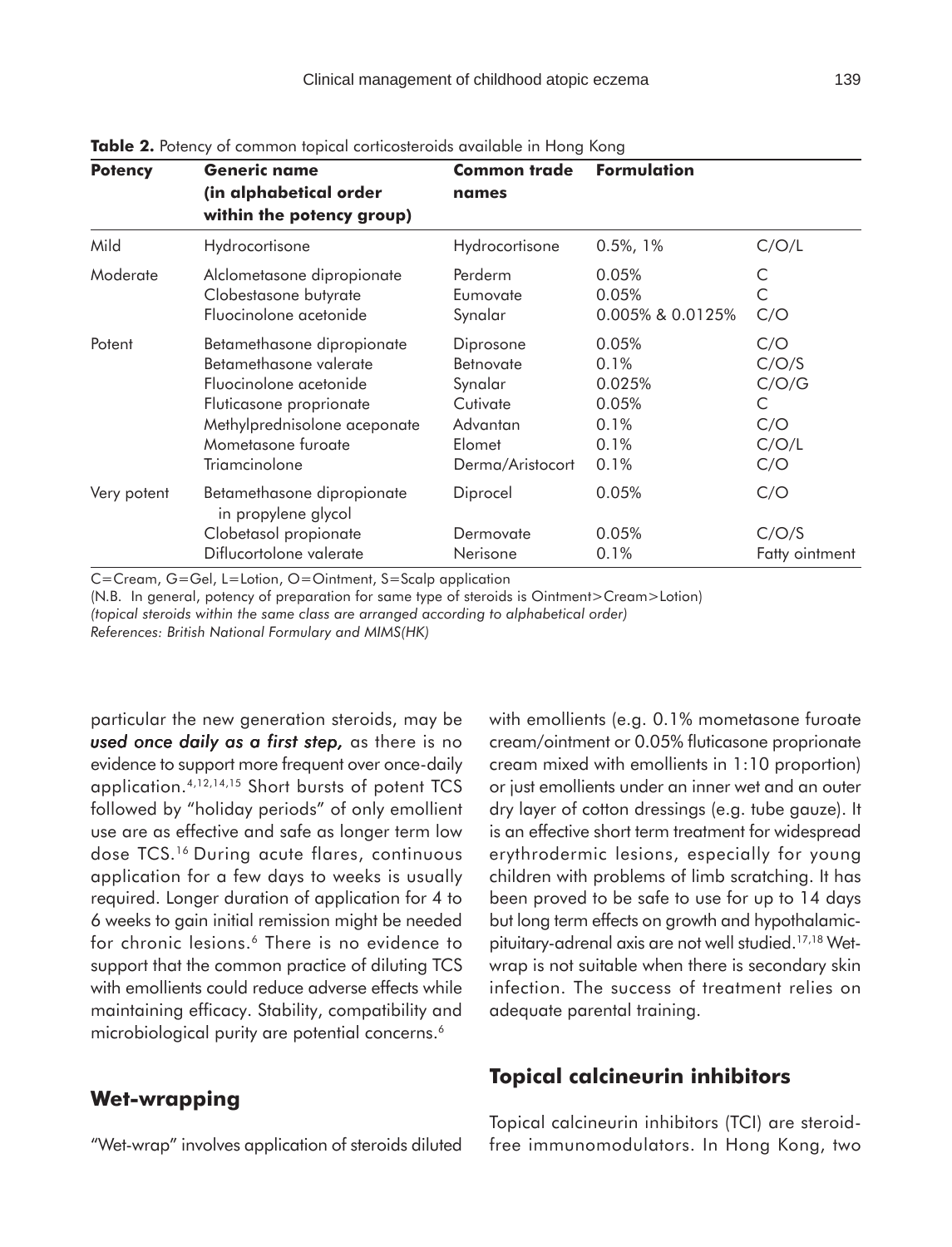preparations are licensed for use in children, namely 1% pimecrolimus cream for ≥3 months old and 0.03% tacrolimus ointment for ≥2 years old. Both agents are proved to be more effective than placebo but limited data is available for comparison with topical steroids.19,20 TCIs are recommended as *short to medium term second line medications for moderate to severe atopic eczema in children* whose clinical condition has not been controlled by topical corticosteroids; in particular for use on face, neck and intertriginous regions where skin atrophy may be a concern for TCS.6,10,21 TCI should be avoided for infected lesions and not to be used in conjunction with phototherapy or other systemic immunosuppressive agents. Studies on infants and children showed good safety profile with use of these agents for up to 4 years.<sup>10,22</sup> However, prolonged use is discouraged.

The most commonly reported adverse reactions include transient burning and erythema which often subside upon continuation of use for a few days.20,21 There have been reports of cutaneous neoplasms and animal studies suggested potential carcinogenic risks but causal relationship has not been established.20,21 Parents and patients should be well informed of the potential risks and benefits before initiation of therapy.

# **Oral antihistamines**

Sedating antihistamines may help to promote restful sleep due to the soporific effects<sup>4,12,23</sup> A short course antihistamines for 7-14 days may be offered as a trial for children older than 6 months during acute flares. A longer duration of nonsedating antihistamines may also be tried for patients with chronic severe itchiness.

# **Phototherapy**

Narrow-band UVB, high dose UVA1, UVA-UVB and PUVA (psoralen plus UVA) are being used for acute flares of AED in adults<sup>4,12,14</sup> Relapses, usually within 3 months, are common following cessation of therapy. Several small, uncontrolled studies reported absence of adverse effects and tolerability in paediatric patients but increased likelihood of squamous cell carcinoma and melanoma are potential hazards.4,14 Phototherapy should be restricted to adolescents >12 years with severe recalcitrant AE.4

### **Systemic immunomodulatory agents**

Oral corticosteroid is effective as short term treatment but rebound flaring and long-term side effects limit its use.<sup>10,12</sup> It is considered as a bridging therapy to be followed by more definitive immunomodulatory agents for severe AE.

Cyclosporin A is an effective short term therapy but associated with relatively rapid relapse following cessation of treatment.4,10 Optimal dosage and treatment schedules have not been elucidated. Previous studies using cyclosporine at the dose of 3-5 mg/kg/day for 8-12 weeks could result in remission for more than 6 months.24 Prolonged use of lower dose at 2.5 mg/kg/day for up to 1 year has shown to be safe and effective. However, close monitoring for potential adverse effects on kidneys, hypertension and risk of malignancy is necessary.<sup>10,24</sup>

There is some evidence for efficacy of azathioprine in severe recalcitrant AE. The dosage ranges from 1-3 mg/kg daily and clinical response is usually observed within a few weeks to a few months. The optimal dosage regimen and duration of treatment is still uncertain. Side effects include myelosuppression, hepatotoxicity and susceptibility to infections. Measurement of serum thiopurine methyltransferase level, which is only available in a limited number of laboratories in Hong Kong, is helpful to identify patients at risk for development of toxicity and provide guidance to the appropriate dosage.24 Regular blood tests must be performed to monitor toxicity throughout treatment.<sup>10</sup>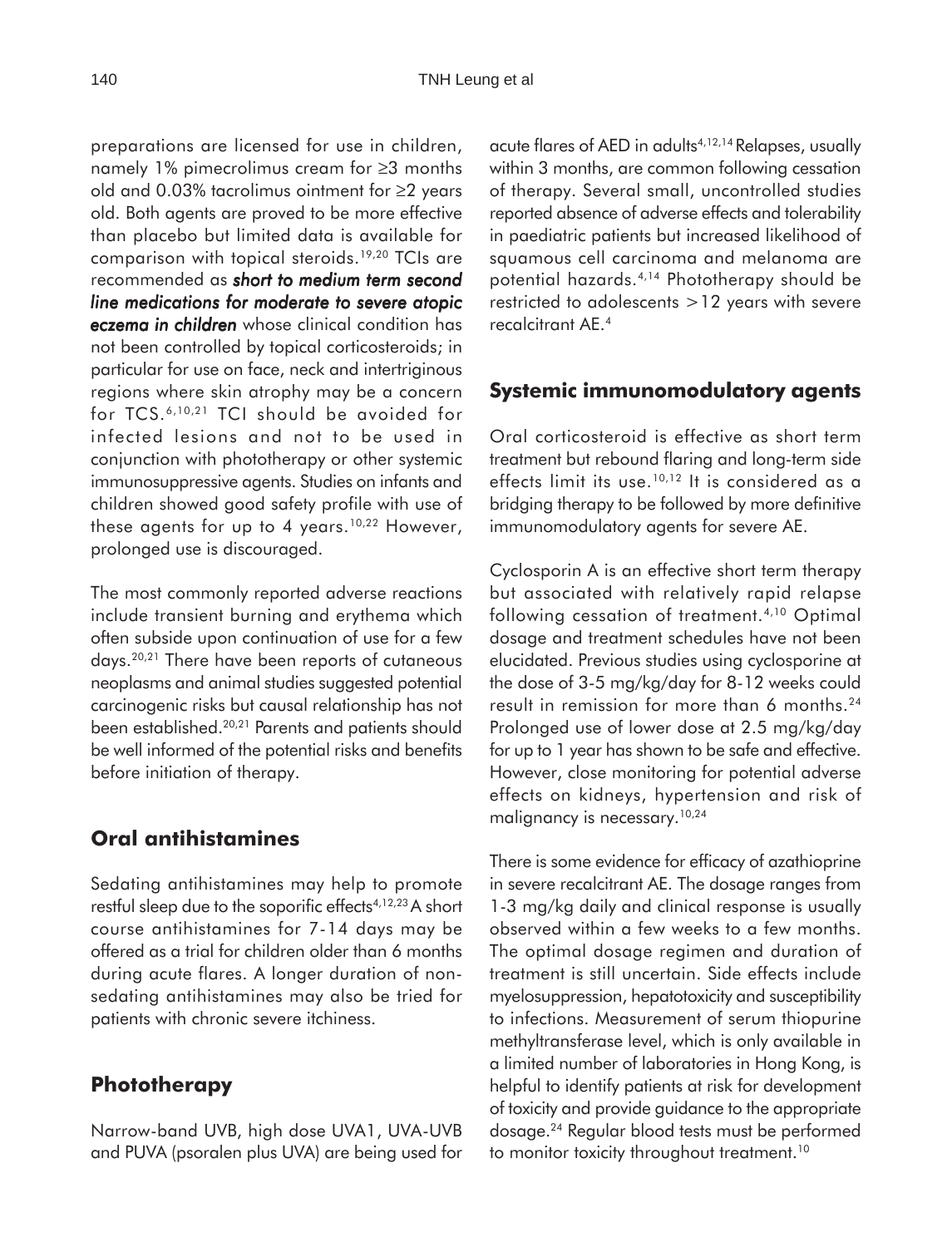### **Management of secondary infections**

*Staphylococcus aureus* colonization in affected and unaffected skin is common.4,14 In case of overt signs of infection including oozing, yellowish crusting and pustules, treatment with a short course systemic antibiotic is warranted.4 Choices of empirical antibiotics include flucloxacillin, first or second generation cephalosporins or macrolides for 7-10 days.<sup>4,10,12</sup> Infected eczematous lesions not responding to usual antibiotics may be due to Methicillin resistance *Staphylococcus aureus* (MRSA), herpes (eczematous herpeticum) or candida infection. Appropriate antimicrobial agents have to be given as guided by culture and sensitivity result.<sup>10</sup>

Topical antibiotics might be beneficial for mild localized infected lesions.4 Use of topical or systemic antibiotics in non-clinically infected eczema is unjustified but has a chance of inducing drug resistance.4 TCS could be continued except on obviously infected areas. Normalization of skin with TCS is often effective in reducing *S. aureus* colonization.4 There is insufficient evidence to show that antiseptics are of benefit when applied directly or in bath.4,12

### **Identification and avoidance of triggers**

There is limited scientific evidence for the roles of triggering factors. Some common triggers in

relation of flare of eczema are listed in Table 3.25,26 Advice on avoidance of irritants, comfortable clothings and smoke-free environment are generally recommended.

#### **Food allergy and dietary interventions**

The role of food allergy in eczema is more relevant in young children. Parents frequently attribute ingestion of foods to exacerbation but other triggering factors such as infections or climate (Table 3) are indeed more likely than foods to cause worsening of eczema. Common food allergens being related to childhood eczema include milk, eggs, peanuts, soy and wheat with egg being the most frequent food allergen.<sup>27</sup> Tests for food allergy are only recommended for moderate to severe AED refractory to treatment with a more definitive history of exacerbations related to specific foods.

Tests for IgE mediated hypersensitivity (skin prick tests or specific IgE) correlate with acute reactions e.g. urticaria, angioedema. Age specific cut-off levels for diagnostic decision are available only for a limited number of food antigens. Atopy patch test, seemingly more useful for late phase reactions e.g. exacerbation of eczema, is not generally available and standards for procedure and interpretation are lacking. Currently, the role of serum specific IgG level to food allergens is unclear and should not be used for diagnosis of food allergy. Elimination of the specific food for

|  |  | Table 3. Common triggers of AE in children |  |  |  |  |
|--|--|--------------------------------------------|--|--|--|--|
|--|--|--------------------------------------------|--|--|--|--|

| <i><u><b>Irritants</b></u></i> | Soaps, hot water, cigarette smoke exposure, clothing (wool, laundry detergents),<br>household solvents |
|--------------------------------|--------------------------------------------------------------------------------------------------------|
| Infections                     | Local infections with bacteria, viruses, fungi, yeasts, upper respiratory tract infections             |
| Climate                        | Sweating, rapid change of temperature and humidity                                                     |
| <b>Emotional stress</b>        | Itch-scratch cycle                                                                                     |
| Aeroallergens                  | House dust mites, animal dander, cockroaches, molds                                                    |
| Food                           | Eggs, Cow's milk, peanuts and tree nuts, soy, wheat                                                    |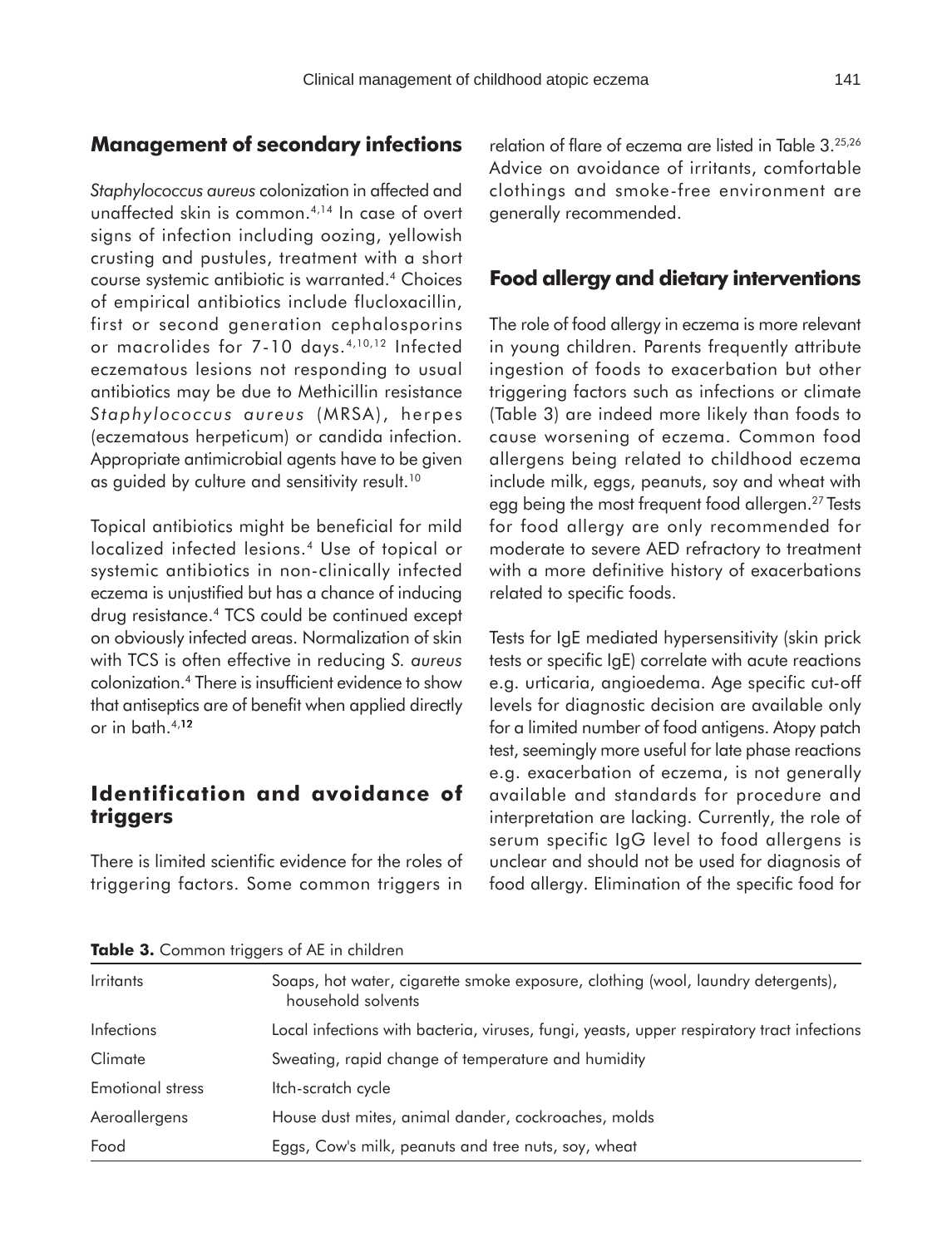2-3 weeks can be considered as a trial in patients with a clear history and evidence of hypersensitivity response. In doubtful cases, food challenge is needed for establishment of food allergy.27,28

Specific food-free diet should be considered only if specific food allergy is identifiedand advice from dietitian is essential to ensure a balanced diet.<sup>29</sup> Children can become tolerant to the food allergen as they grow older,<sup>30</sup> hence reassessment for benefits of continuation of restricted diet is required. There is no evidence to support use of few-food diet or elemental diet.4,12 Elimination diet in breastfeeding mothers is not supported by evidences.10 Exclusive breastfeeding and avoidance of solid foods are recommended for all infants preferably for 6 months or at least 4 months.31

### **Dietary supplement**

There is no evidence to show that food supplements such as fish oil, borage oil, primose oil, vitamin or mineral supplements have therapeutic value in AED.4,10,12 The role of probiotics need to be further studied.4,32

# **Chinese herbal medicine**

There is conflicting evidence regarding efficacy and toxicity of Chinese herbal medicine.4,12 Regular blood monitoring for blood counts, liver and renal function tests are recommended for children on long-term traditional Chinese medicine.

# **Education and psychosocial support**

Childhood atopic eczema, being a chronic and relapsing condition, imposes a lot of stress to the patient and family. Patient/Parent education should aim at empowerment in self-management; improving coping and restoring family dynamics;

reducing doctor shopping and facilitating a better partnership between the doctor and patientparent.

In patients with more severe itchiness and behavioural disturbances, individual or group psychological interventions, such as scratch control behaviour modification and relaxation techniques, are useful adjunctive treatment.4,10,12

# **Conclusion**

General skin care, use of emollients and appropriate use of topical steroids are usually adequate for control of childhood AE. Selected patients may benefit from use of wet-wrap and only a minority group of patients require second line therapy such as topical calcineurin inhibitors or systemic immunosuppressants. Education and psychosocial support are essential to ensure compliance and improve coping.

**Disclaimer:** All opinions expressed are the authors' and do not represent the views of their affiliated organizations, Colleges or specialties. These recommendations contain information relating to the general principles of medical management that should not be constructed as specific instructions for individual patient or physician. Recommendations for direct care of patients with atopic eczema change frequently, so the care providers should make their own judgment in providing treatment to their patients.

# **References**

- 1. Wong GW, Leung TF, Ma Y, Liu EK, Yung E, Lai CK. Symptoms of asthma and atopic disorders in preschool children: prevalence and risk factors. Clin Exp Allergy 2007;37:174-9.
- 2. Lee SL, Wong W, Lau YL. Increasing prevalence of allergic rhinitis but not asthma among children in Hong Kong from 1995 to 2001. Pediatr Allergy Immunol 2004;15:72-8.
- 3. Wong GW, Leung TF, Ko FW, Lee KK, Lam P, Hui DS, et al. Declining asthma prevalence in Hong Kong